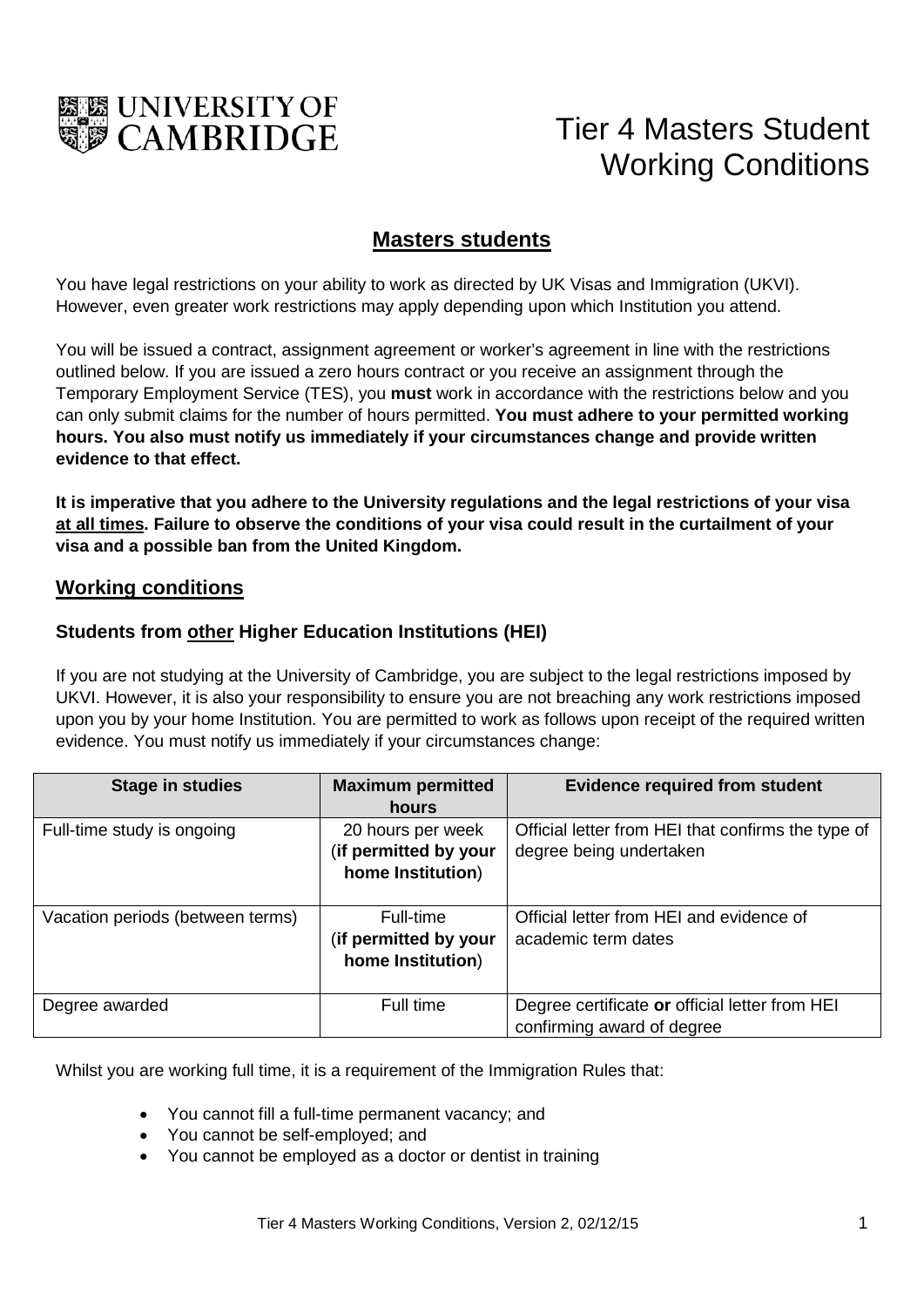### **Students from the University of Cambridge**

If you are studying at the University of Cambridge, you are subject to the legal restrictions imposed by UKVI. **However, the University imposes greater work restrictions.** Masters students who are permitted to work, cannot work full-time in periods outside of full-time study. You are permitted to work as follows upon receipt of the required written evidence. You must notify us immediately if your circumstances change:

| <b>Stage in studies</b>          | <b>Maximum</b>     | <b>Evidence required from student</b>          |  |
|----------------------------------|--------------------|------------------------------------------------|--|
|                                  | permitted hours    |                                                |  |
| Course duration one year or less | No work permitted  | N/A                                            |  |
|                                  |                    |                                                |  |
| Course duration more than one    | 10 hours per week* | Official letter from College that confirms the |  |
| year                             | (inc. vacation     | type of degree being undertaken                |  |
|                                  | periods)           |                                                |  |
| Degree awarded                   | Full time          | Degree certificate or official letter from     |  |
|                                  |                    | University confirming award of degree          |  |

**\*** You may work up to a maximum of ten hours per week but only:

- With the approval of your supervisor and College tutor;
- Where the work relates to your studies or career progression;
- If the work occurs within a department or College. The work **cannot** take place outside the University or College.

**The only exception is Research Assistant posts**, where you are permitted to work up to 20 hours per week provided the research you undertake matches that of your research degree.

Whilst you are working full time, it is a requirement of the Immigration Rules that:

- You cannot fill a full-time permanent vacancy; and
- You cannot be self-employed; and
- You cannot be employed as a doctor or dentist in training

#### **University of Cambridge Term Dates**

For Masters students at the University of Cambridge, the following term dates apply:

| Year    | <b>Full Michaelmas</b> | <b>Full Lent Term</b> | <b>Easter Day</b> | <b>Full Easter</b> |
|---------|------------------------|-----------------------|-------------------|--------------------|
|         | Term                   |                       |                   | <b>Term</b>        |
| 2014-15 | Tue 7 Oct - Fri 5      | Tue 13 Jan - Fri      | 5 Apr             | Tue 21 April -     |
|         | <b>Dec</b>             | 13 Mar                |                   | Fri 12 Jun         |
| 2015-16 | Tue 6 Oct - Fri 4      | Tue 12 Jan - Fri      | 27 Mar            | Tue 19 April -     |
|         | Dec                    | 11 Mar                |                   | Fri 10 Jun         |
| 2016-17 | Tue 4 Oct - Fri 2      | Tue 17 Jan - Fri      | 16 Apr            | Tue 25 April -     |
|         | <b>Dec</b>             | 17 Mar                |                   | Fri 16 Jun         |
| 2017-18 | Tue 3 Oct - Fri 1      | Tue 16 Jan - Fri      | 1 Apr             | Tue 24 April -     |
|         | <b>Dec</b>             | 16 Mar                |                   | Fri 15 Jun         |